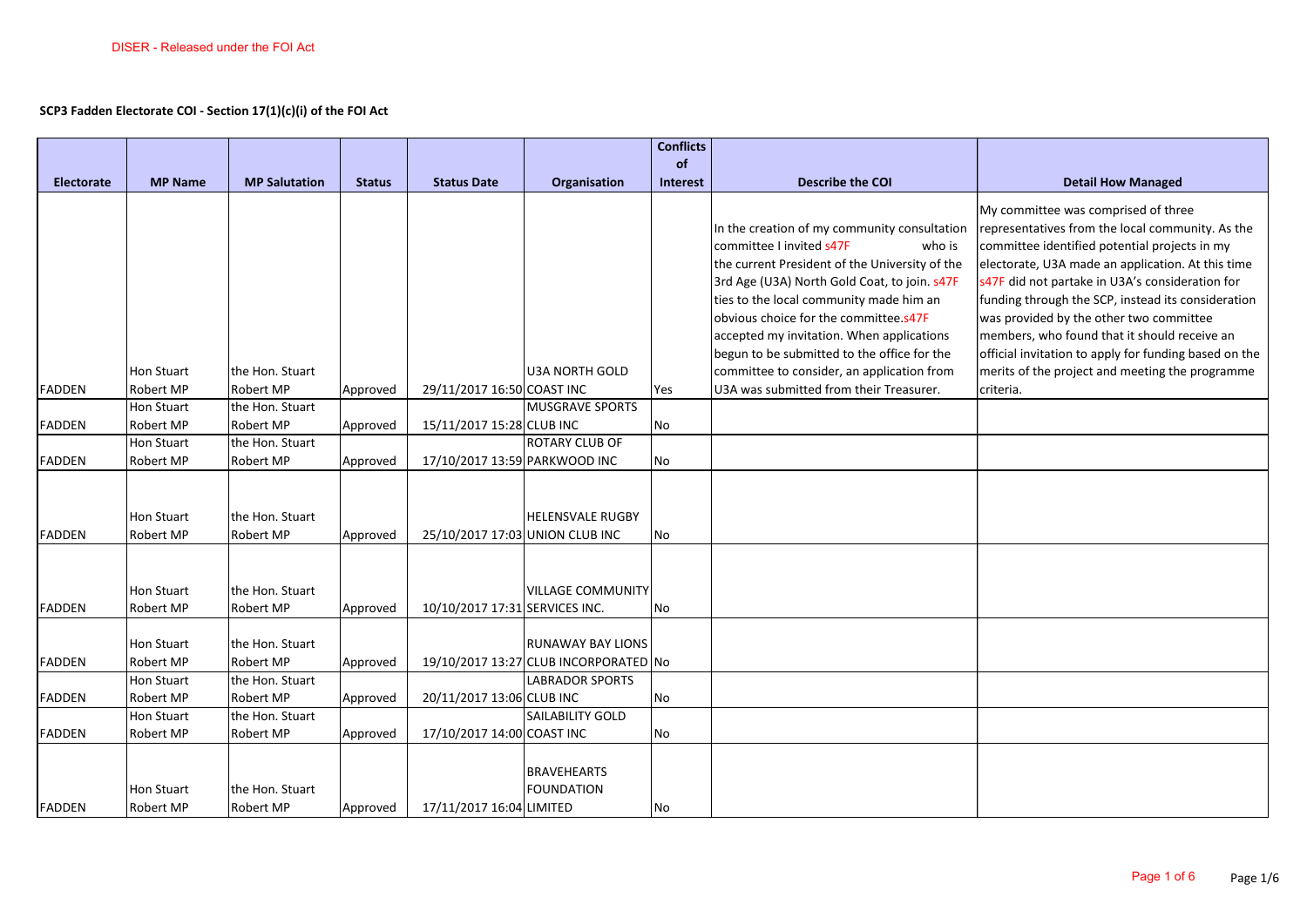| <b>FADDEN</b> | <b>Hon Stuart</b>              | the Hon. Stuart              |          | 05/03/2018 12:06 ARCHERS INC | <b>HINTERLAND FIELD</b>                                                                               |    |
|---------------|--------------------------------|------------------------------|----------|------------------------------|-------------------------------------------------------------------------------------------------------|----|
|               | Robert MP                      | Robert MP                    | Approved |                              |                                                                                                       | No |
| <b>FADDEN</b> | <b>Hon Stuart</b><br>Robert MP | the Hon. Stuart<br>Robert MP | Approved | 20/03/2018 17:38 ASSN INC    | <b>VOLUNTEER MARINE</b><br><b>RESCUE JACOBS WELL</b>                                                  | No |
| <b>FADDEN</b> | Hon Stuart<br>Robert MP        | the Hon. Stuart<br>Robert MP | Approved |                              | <b>THE UNITING</b><br><b>CHURCH IN</b><br><b>AUSTRALIA</b><br>03/04/2018 17:15 PROPERTY TRUST (Q.) No |    |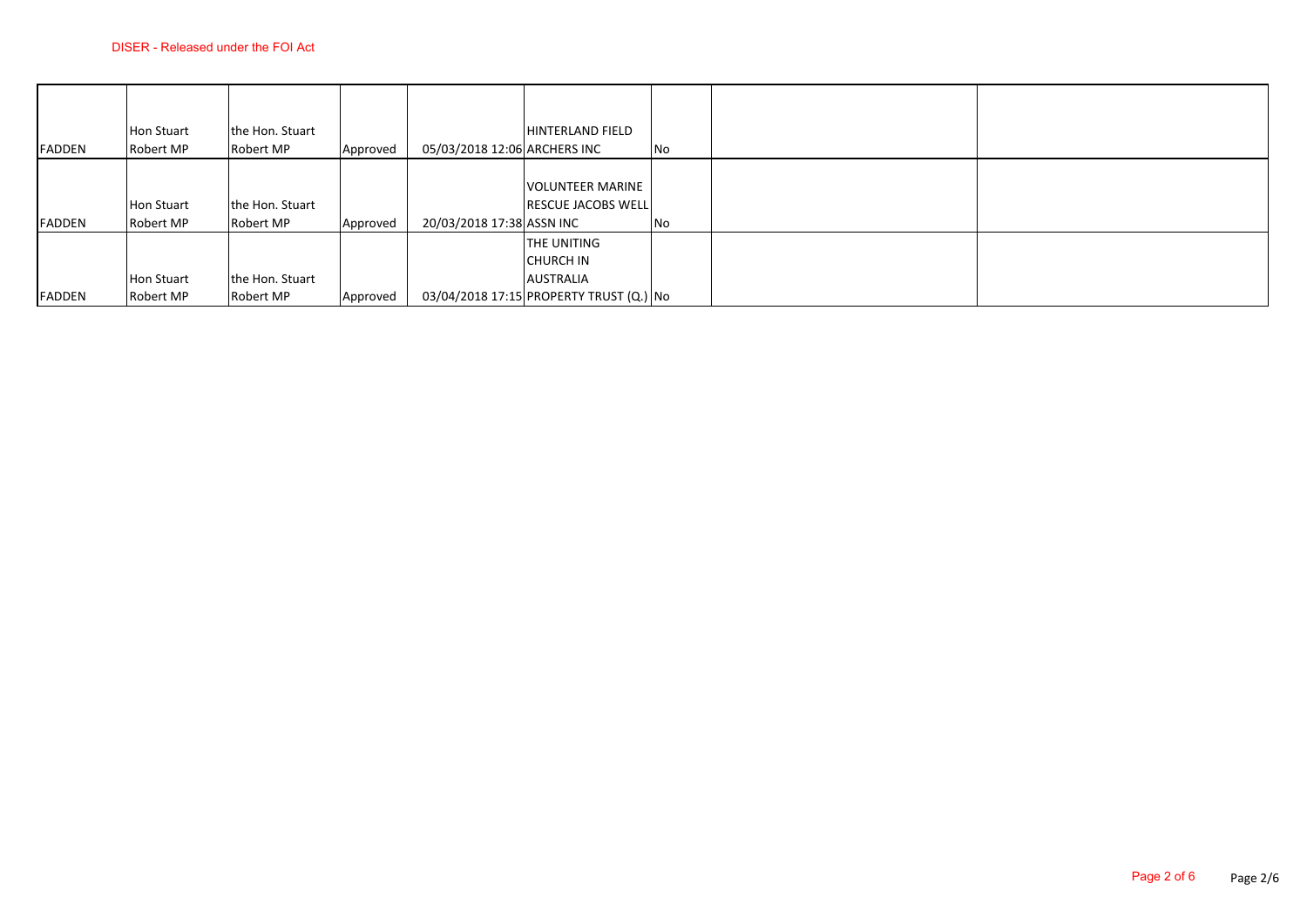## **SCP4 Fadden Electorate COI - Section 17(1)(c)(i) of the FOI Act**

|                   |                         |                      |               |                                 |                                    | <b>Conflicts</b> |                                             |                                                      |
|-------------------|-------------------------|----------------------|---------------|---------------------------------|------------------------------------|------------------|---------------------------------------------|------------------------------------------------------|
|                   |                         |                      |               |                                 |                                    | of               |                                             |                                                      |
| <b>Electorate</b> | <b>MP Name</b>          | <b>MP Salutation</b> | <b>Status</b> | <b>Status Date</b>              | Organisation                       | Interest         | <b>Describe the COI</b>                     | <b>Detail How Managed</b>                            |
|                   |                         |                      |               |                                 |                                    |                  |                                             |                                                      |
|                   |                         |                      |               |                                 |                                    |                  |                                             |                                                      |
|                   | <b>Hon Stuart</b>       | the Hon. Stuart      |               |                                 | <b>UCA - PARADISE</b>              |                  |                                             |                                                      |
| <b>FADDEN</b>     | Robert MP               | Robert MP            | Approved      | 06/12/2018 15:56 POINT PARISH   |                                    | No               |                                             |                                                      |
|                   |                         |                      |               |                                 |                                    |                  |                                             | This committee member disclosed his involvement      |
|                   |                         |                      |               |                                 |                                    |                  |                                             | in U3A before the commencement of the meeting        |
|                   | <b>Hon Stuart</b>       | the Hon. Stuart      |               |                                 | <b>U3A NORTH GOLD</b>              |                  | One of the committee members is part of the | and did not participate in the decision or review of |
| <b>FADDEN</b>     | Robert MP               | Robert MP            | Approved      | 14/11/2018 12:22 COAST INC      |                                    | Yes              | U3A Board of Directors.                     | the U3A application.                                 |
|                   |                         |                      |               |                                 |                                    |                  |                                             |                                                      |
|                   |                         | the Hon. Stuart      |               |                                 | <b>HELENSVALE RUGBY</b>            |                  |                                             |                                                      |
| FADDEN            | Hon Stuart<br>Robert MP | Robert MP            |               | 14/11/2018 12:22 UNION CLUB INC |                                    | No               |                                             |                                                      |
|                   |                         |                      | Approved      |                                 |                                    |                  |                                             |                                                      |
|                   |                         |                      |               |                                 |                                    |                  |                                             |                                                      |
|                   | <b>Hon Stuart</b>       | the Hon. Stuart      |               |                                 | <b>PARADISE POINT</b>              |                  |                                             |                                                      |
| <b>FADDEN</b>     | Robert MP               | Robert MP            | Approved      | 22/11/2018 14:49 BOWLS CLUB INC |                                    | No               |                                             |                                                      |
|                   |                         |                      |               |                                 |                                    |                  |                                             |                                                      |
|                   |                         |                      |               |                                 |                                    |                  |                                             |                                                      |
|                   | <b>Hon Stuart</b>       | the Hon. Stuart      |               |                                 | <b>GOLD COAST SIKH</b>             |                  |                                             |                                                      |
| <b>FADDEN</b>     | Robert MP               | Robert MP            | Approved      | 22/11/2018 14:50 COUNCIL LTD    |                                    | No               |                                             |                                                      |
|                   |                         |                      |               |                                 | PRIMARY SCHOOL                     |                  |                                             |                                                      |
|                   |                         |                      |               |                                 | <b>PARENTS AND</b>                 |                  |                                             |                                                      |
|                   | Hon Stuart              | the Hon. Stuart      |               |                                 | <b>FRIENDS</b>                     |                  |                                             |                                                      |
| <b>FADDEN</b>     | Robert MP               | Robert MP            | Approved      | 03/12/2018 17:52 ASSOCIATION    |                                    | No               |                                             |                                                      |
|                   |                         |                      |               |                                 |                                    |                  |                                             |                                                      |
|                   |                         |                      |               |                                 |                                    |                  |                                             |                                                      |
|                   | <b>Hon Stuart</b>       | the Hon. Stuart      |               |                                 | <b>ARUNDEL PARK</b>                |                  |                                             |                                                      |
| <b>FADDEN</b>     | Robert MP               | Robert MP            | Approved      |                                 | 04/12/2018 13:28 RIDING CENTRE INC | No               |                                             |                                                      |
|                   |                         |                      |               |                                 | <b>HELENSVALE</b>                  |                  |                                             |                                                      |
|                   |                         |                      |               |                                 | <b>HORNETS JUNIOR</b>              |                  |                                             |                                                      |
|                   | <b>Hon Stuart</b>       | the Hon. Stuart      |               |                                 | <b>RUGBY LEAGUE CLUB</b>           |                  |                                             |                                                      |
| <b>FADDEN</b>     | Robert MP               | Robert MP            | Approved      | 22/11/2018 14:50 INCORPORATED   |                                    | No               |                                             |                                                      |
|                   |                         |                      |               |                                 |                                    |                  |                                             |                                                      |
|                   |                         |                      |               |                                 |                                    |                  |                                             |                                                      |
|                   | Hon Stuart              | the Hon. Stuart      |               |                                 | <b>RUNAWAY BAY LITTLE</b>          |                  |                                             |                                                      |
| <b>FADDEN</b>     | Robert MP               | Robert MP            | Approved      | 28/11/2018 13:18 ATHLETICS      |                                    | No               |                                             |                                                      |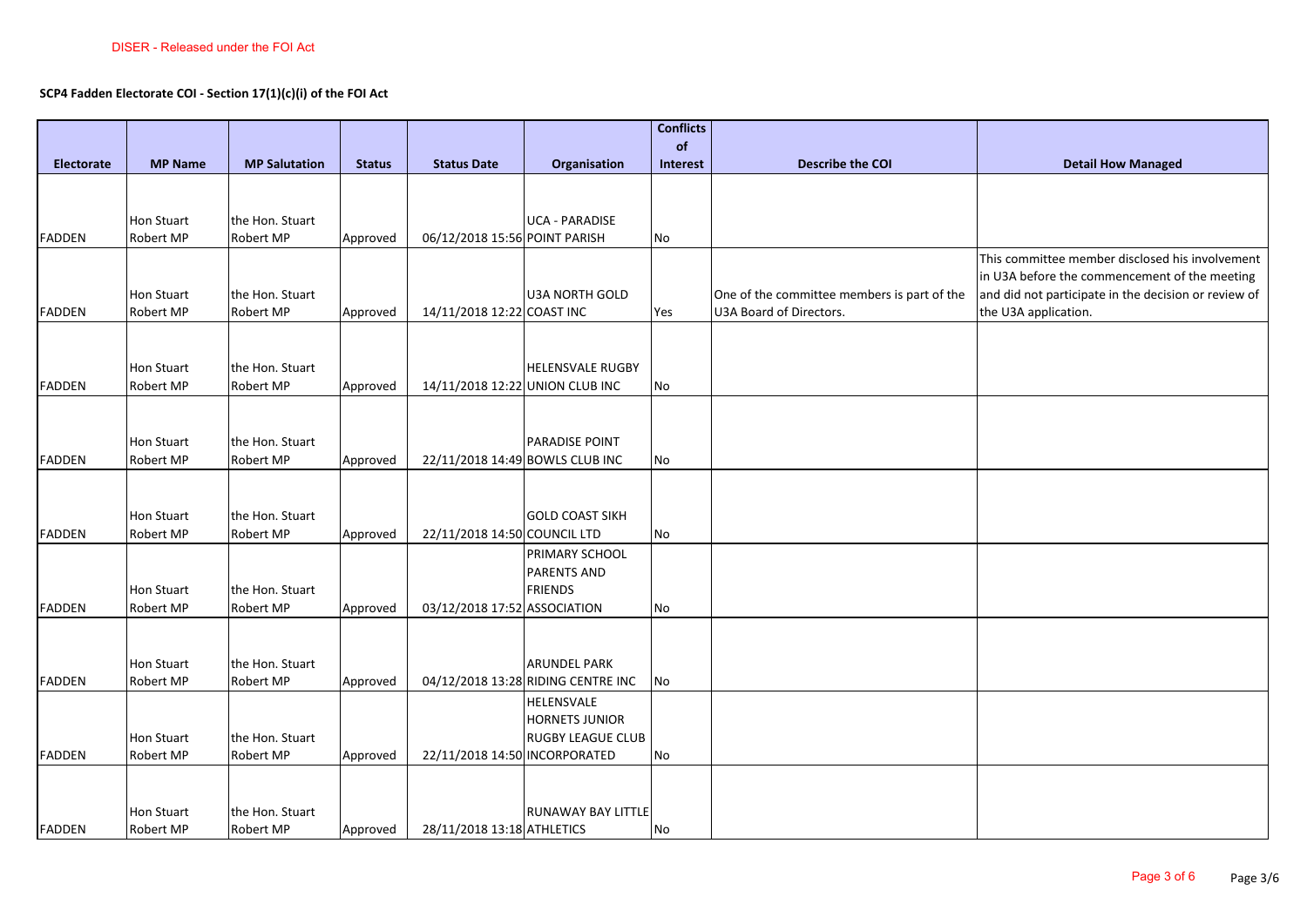|               | <b>Hon Stuart</b>              | the Hon. Stuart              |          |                                   | <b>ST VINCENT DE PAUL</b><br><b>SOCIETY</b>        |    |  |
|---------------|--------------------------------|------------------------------|----------|-----------------------------------|----------------------------------------------------|----|--|
| <b>FADDEN</b> | Robert MP                      | Robert MP                    | Approved | 14/11/2018 12:22 QUEENSLAND       |                                                    | No |  |
| <b>FADDEN</b> | Hon Stuart<br>Robert MP        | the Hon. Stuart<br>Robert MP | Approved | 05/11/2018 11:26 INC.             | ROTARY CLUB OF<br><b>COOMERA VALLEY</b>            | No |  |
| <b>FADDEN</b> | Hon Stuart<br>Robert MP        | the Hon. Stuart<br>Robert MP | Approved | 22/11/2018 14:51 Association Inc. | <b>SAPH Vision Quest</b>                           | No |  |
| <b>FADDEN</b> | Hon Stuart<br>Robert MP        | the Hon. Stuart<br>Robert MP | Approved |                                   | LIONS CLUB OF<br>07/12/2018 16:32 HELENSVALE (INC) | No |  |
| <b>FADDEN</b> | <b>Hon Stuart</b><br>Robert MP | the Hon. Stuart<br>Robert MP | Approved | 05/11/2018 11:27 COAST INC        | <b>SAILABILITY GOLD</b>                            | No |  |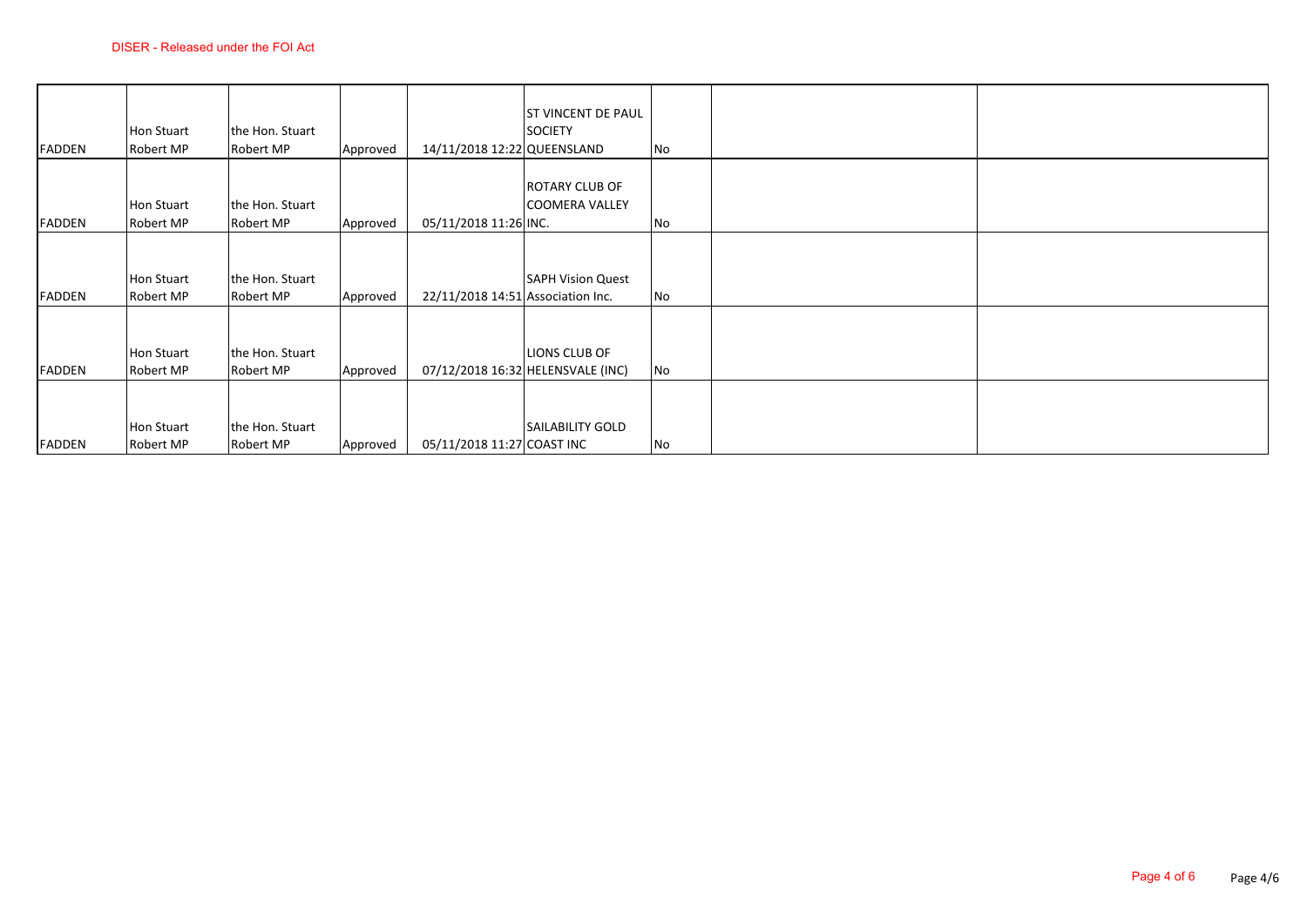## **SCP5 Fadden Electorate COI - Section 17(1)(c)(i) of the FOI Act**

|                   |                   |                      |               |                                  |                                      | <b>Conflicts</b> |                         |                           |
|-------------------|-------------------|----------------------|---------------|----------------------------------|--------------------------------------|------------------|-------------------------|---------------------------|
|                   |                   |                      |               |                                  |                                      | of               |                         |                           |
| <b>Electorate</b> | <b>MP Name</b>    | <b>MP Salutation</b> | <b>Status</b> | <b>Status Date</b>               | Organisation                         | Interest         | <b>Describe the COI</b> | <b>Detail How Managed</b> |
|                   |                   |                      |               |                                  | THE MIGRANT                          |                  |                         |                           |
|                   | <b>Hon Stuart</b> | the Hon. Stuart      |               |                                  | <b>CENTRE</b>                        |                  |                         |                           |
| FADDEN            | Robert MP         | Robert MP            | Approved      |                                  | 06/12/2019 12:47 ORGANISATION INC.   | No               |                         |                           |
|                   |                   |                      |               |                                  |                                      |                  |                         |                           |
|                   |                   |                      |               |                                  | ANIMAL WELFARE                       |                  |                         |                           |
|                   | <b>Hon Stuart</b> | the Hon. Stuart      |               |                                  | <b>LEAGUE OF</b>                     |                  |                         |                           |
| <b>FADDEN</b>     | Robert MP         | Robert MP            | Approved      |                                  | 06/12/2019 12:47 QUEENSLAND INC.     | No               |                         |                           |
|                   |                   |                      |               |                                  |                                      |                  |                         |                           |
|                   | Hon Stuart        | the Hon. Stuart      |               |                                  |                                      |                  |                         |                           |
| <b>FADDEN</b>     | Robert MP         | Robert MP            | Approved      |                                  | 06/12/2019 12:47 THE WELL SAILS INC. | No               |                         |                           |
|                   |                   |                      |               |                                  |                                      |                  |                         |                           |
|                   |                   |                      |               |                                  |                                      |                  |                         |                           |
|                   | <b>Hon Stuart</b> | the Hon. Stuart      |               |                                  | <b>RUNAWAY BAY LITTLE</b>            |                  |                         |                           |
| <b>FADDEN</b>     | Robert MP         | Robert MP            | Approved      | 04/12/2019 9:58 ATHLETICS        |                                      | No               |                         |                           |
|                   |                   |                      |               |                                  | <b>MEMORIAL SENIOR</b>               |                  |                         |                           |
|                   |                   |                      |               |                                  | <b>CITIZENS</b>                      |                  |                         |                           |
|                   | <b>Hon Stuart</b> | the Hon. Stuart      |               |                                  | <b>ASSOCIATION</b>                   |                  |                         |                           |
| <b>FADDEN</b>     | Robert MP         | Robert MP            | Approved      | 02/12/2019 13:08 INCORPORATED    |                                      | No               |                         |                           |
|                   |                   |                      |               |                                  |                                      |                  |                         |                           |
|                   |                   |                      |               |                                  |                                      |                  |                         |                           |
|                   | <b>Hon Stuart</b> | the Hon. Stuart      |               |                                  | CPL-CHOICE,                          |                  |                         |                           |
| <b>FADDEN</b>     | Robert MP         | Robert MP            | Approved      | 26/11/2019 17:16 PASSION, LIFE   |                                      | No               |                         |                           |
|                   |                   |                      |               |                                  |                                      |                  |                         |                           |
|                   |                   |                      |               |                                  |                                      |                  |                         |                           |
|                   | <b>Hon Stuart</b> | the Hon. Stuart      |               |                                  | <b>OXENFORD MEN'S</b>                |                  |                         |                           |
| <b>FADDEN</b>     | Robert MP         | Robert MP            | Approved      | 26/11/2019 17:17 SHED INC.       |                                      | No               |                         |                           |
|                   |                   |                      |               |                                  |                                      |                  |                         |                           |
|                   |                   |                      |               |                                  |                                      |                  |                         |                           |
|                   | <b>Hon Stuart</b> | the Hon. Stuart      |               |                                  | Rotary Club of                       |                  |                         |                           |
| <b>FADDEN</b>     | Robert MP         | Robert MP            | Approved      | 18/12/2019 10:52 Runaway Bay Inc |                                      | No               |                         |                           |
|                   |                   |                      |               |                                  |                                      |                  |                         |                           |
|                   |                   |                      |               |                                  |                                      |                  |                         |                           |
|                   | <b>Hon Stuart</b> | the Hon. Stuart      |               |                                  | <b>LABRADOR PRIMARY</b>              |                  |                         |                           |
| <b>FADDEN</b>     | Robert MP         | Robert MP            | Approved      | 02/12/2019 14:36 P&C ASSN        |                                      | No               |                         |                           |